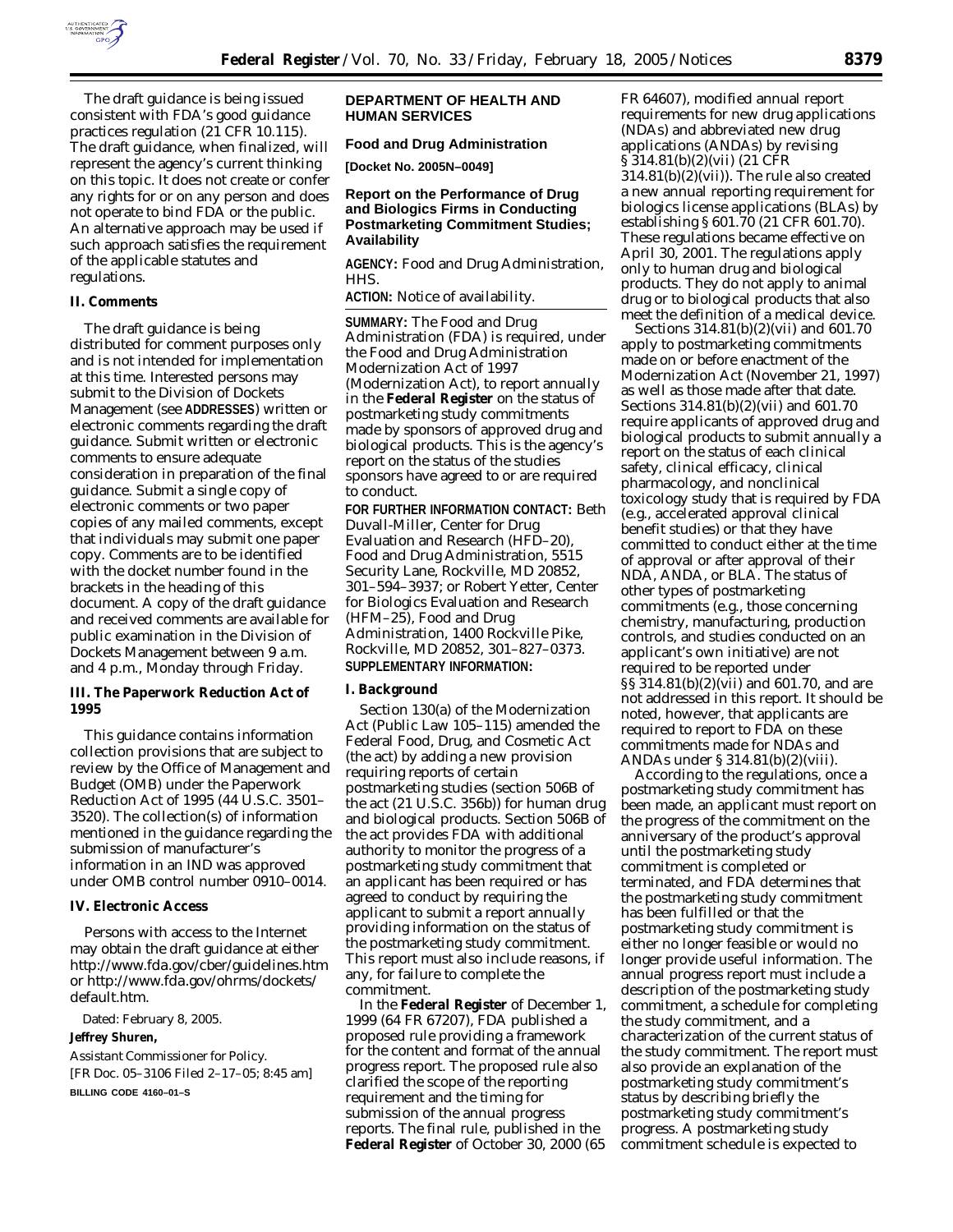include the actual or projected dates for the following items: (1) Submission of the study protocol to FDA; (2) completion of patient accrual or initiation of an animal study; (3) completion of the study; and (4) submission of the final study report to FDA. The postmarketing study commitment status must be described in the annual report according to the following definitions:

• Pending: The study has not been initiated, but does not meet the criterion for delayed;

• Ongoing: The study is proceeding according to or ahead of the original schedule;

• Delayed: The study is behind the original schedule;

•Terminated: The study was ended before completion, but a final study report has not been submitted to FDA; or

• Submitted: The study has been completed or terminated, and a final study report has been submitted to FDA.

Databases containing information on postmarketing study commitments are maintained at the Center for Drug Evaluation and Research (CDER) and the Center for Biologics Evaluation and

Research (CBER). Information in this report covers any postmarketing study commitment that was made, in writing, at the time of approval or after approval of an application or a supplement to an application, including those required (e.g., to demonstrate clinical benefit of a product following accelerated approval) and those agreed to with the applicant. Information summarized in this report includes the following items: (1) The number of applicants with open (uncompleted) postmarketing commitments; (2) the number of open postmarketing commitments; (3) the status of open postmarketing commitments as reported in § 314.81(b)(2)(vii) or § 601.70 annual reports; (4) the status of concluded postmarketing studies as determined by FDA; and (5) the number of applications with open postmarketing commitments for which sponsors did not submit an annual report within 60 days of the anniversary date of U.S. approval.

Additional information about postmarketing study commitments made by sponsors to CDER and CBER are provided on FDA's Web site at *http://www.fda.gov/cder*. Like this notice, the site does not list

postmarketing study commitments containing proprietary information. It is FDA policy not to post information on the Web site until it has been reviewed for accuracy. The numbers published in this notice cannot be compared with the numbers resulting from searches of the Web site. This notice incorporates totals for all postmarketing study commitments in FDA databases, including those undergoing review for accuracy. The report in this notice is updated annually while the Web site is updated quarterly (in April, July, October, and January).

## **II. Summary of Information From Postmarketing Study Progress Reports**

This report summarizes the status of postmarketing commitments as of September 30, 2004. If a commitment did not have a schedule or a postmarketing progress report was not received, the commitment is categorized according to the most recent information available to the agency.

Data in table 1 of this document are numerical summaries generated from FDA databases. The data are broken out according to application type (NDAs/ ANDAs or BLAs).

TABLE 1.—SUMMARY OF POSTMARKETING STUDY COMMITMENTS (NUMBERS AS OF SEPTEMBER 30, 2004)

|                                                                                                                                                       | NDAs/ANDAS<br>(% of Total)                                 | BLA <sub>s<sup>1</sup></sub><br>(% of Total)                 |
|-------------------------------------------------------------------------------------------------------------------------------------------------------|------------------------------------------------------------|--------------------------------------------------------------|
| Applicants with Open Postmarketing Commitments                                                                                                        | 54                                                         | 46                                                           |
| Number of Open Postmarketing Commitments                                                                                                              | 1,191                                                      | 288                                                          |
| Status of Open Postmarketing Commitments<br>$\bullet$ Pending<br>$\bullet$ Ongoing<br>• Delayed<br>• Terminated<br>• Submitted                        | 812 (68%)<br>219 (18%)<br>15 (1%)<br>$2(-1%)$<br>143 (12%) | 69 (24%)<br>114 (40%)<br>37 (13%)<br>1 $(< 1\%)$<br>67 (23%) |
| Concluded Studies (October 1, 2003, through September 30, 2004)<br>• Commitment Met<br>• Commitment Not Met<br>• Study No Longer Needed or Feasible   | 157<br>114 (73%)<br>43 (27%)                               | 62<br>45 (73%)<br>17 (27%)                                   |
| Applications with Open Postmarketing Commitments with Annual Reports Due but Not Submitted within 60<br>Days of the Anniversary Date of U.S. Approval | 18 (16%)                                                   | 51 (66%)                                                     |

1On October 1, 2003, FDA completed a consolidation of certain products formerly regulated by CBER into CDER. The previous association of BLA reviews only with CBER is no longer valid; BLAs are now received by both CBER and CDER. Fiscal year statistics for CDER BLA postmarketing study commitments will continue to be counted under BLA totals in this table.